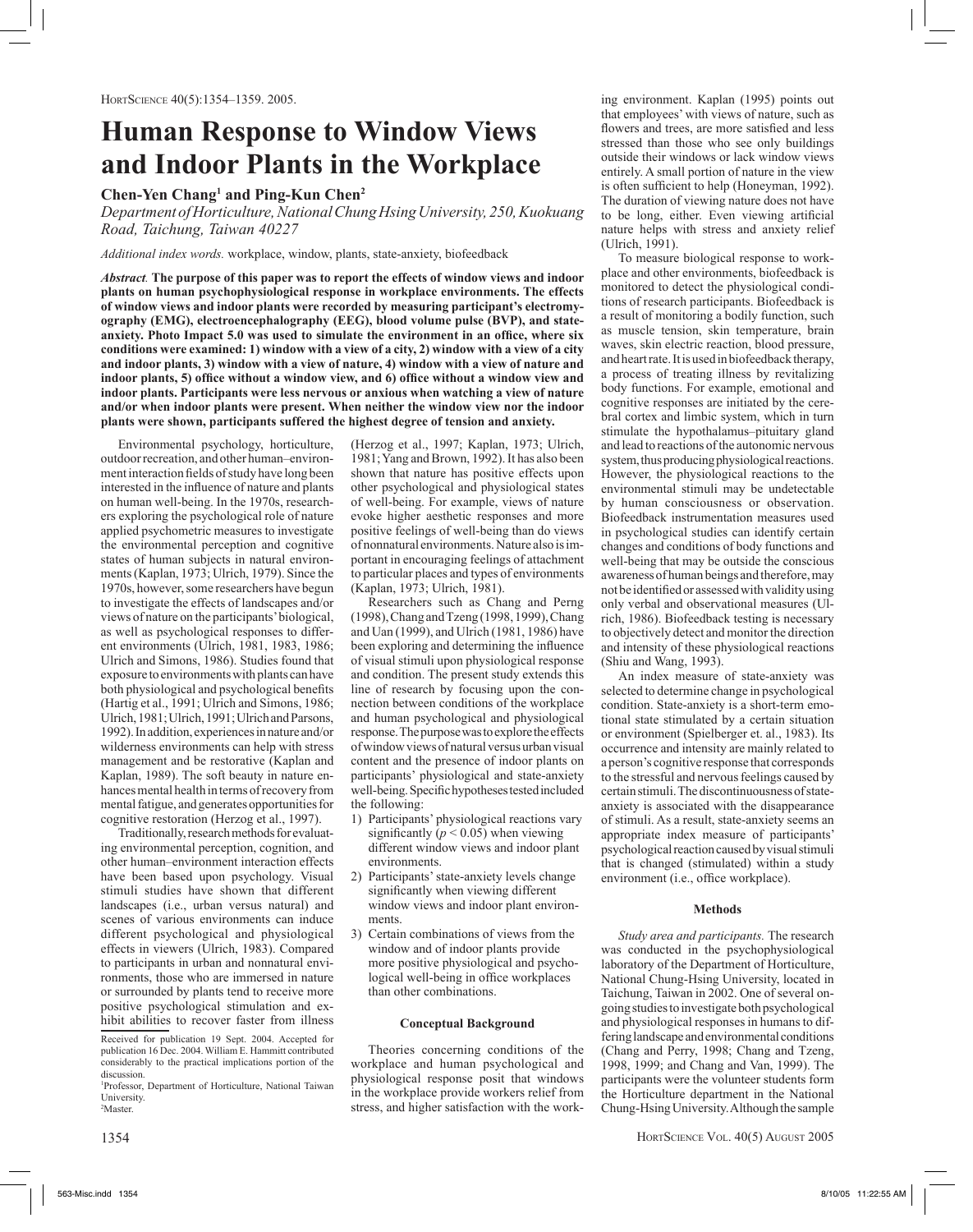A



Without a window view nor indoor plants(O)



Window with a view of a

city+indoor plants(CP)



Without a window view+indoor plants(OP) Window with a view of a city and no indoor plants(C)

国に



Window with a view of nature+indoor plants(NP)



Window with a view

of nature(N)

Fig. 1. (**A**) Workplace office environment with six difference window view and plant simulations that respondents viewed. (**B**) Arrangement of indoor and outdoor plants in simulated workplace.

consisted of students, studies have shown that students can represent the public on research involving visual stimuli (Kaplan & Herbert, 1987). Participants in this study were selected via a convenience sample. In total, 38 students participated in the study, including 10 males  $(26.4\%)$  and 28 females  $(73.6\%)$ . All of the participants were in good health condition evaluated by asking the questioning items of "Twelve hours before this test, do you have more nicotine, alcohol than usual?", "Twelve hours before this test, did you have any drugs?", "One week before this test, did you have any sickness?", "Do you feel uncomfortable during this test?", and "Do you feel sleepy or unable to concentrate during this test?" at the time of laboratory testing, a necessary when monitoring physiological measures.

*Workplace stimuli.* Using the computer software Photo Impact 5.0, six different office environments were simulated, each containing various degrees and combinations of window views and indoor plants. The six combination slides that participants viewed were the following (Fig. 1):

- 1) office without a window view and no indoor plants,
- 2) office without a window view but indoor plants present,
- 3) office with a window view of a cityscape but no indoor plants present,
- 4) office with a window view of a cityscape and with indoor plants,
- 5) office with a window view of nature but no indoor plants present,
- 6) office with a window view of nature plus the presence of indoor plants.

Participants were tested in the research laboratory  $(7 \times 5 \text{ m})$  with room temperature constantly maintained at 25 degrees centigrade.

They were seated on a couch at a 3-m distance from the viewing screen. The biofeedback recording devices were placed behind the participants to decrease the disturbance of the machines to the participants.

*Experimental procedures*. An experimental design was developed to evaluate the possible effects of office environments on participant's psychophysiological condition when viewing the six combinations of workplace stimuli. Different plant and window view combinations were considered sources of stimuli to stimulate participant's physiological response. The physiological resonse that resulted from viewing the slides, and from the interaction between the sympathetic nervous system and the parasympathetic nervous system, was recorded by a biofeedback device that was connected to each participant. To record continuous and on-going changes in physiological condition, we used the Procomp<sup>+</sup>/Biograph V2.0 Biofeedback System made by Thought Technology Ltd., a system with a multi-modality 8-channel system that sends resulting information directly to the computer via a fiber-optic cable. Computer analysis software and precise sensors are included as part of the system.

A full interpretation of the testing procedure was given to the respondents before the test. During attaching the electrodes, the function and the application of the biofeedback instrument were explained to the respondents. The whole testing procedure was explained before the test started to prevent the respondents nervous. The biofeedback instruments recorded the respondents' responses continuously. The data while the respondents viewing the testing slides were collected.

While participants were being continuously monitored for physiological reaction during slide viewing they were asked to complete the State–Anxiety Inventory. There were two parts to the procedure. First, participants were asked to use adjectives to describe the office shown in the picture to help them immerse in the environment. Participants then proceeded to view the testing slides and collecting their physical reactions. After that, they start to complete the State–Anxiety Inventory. The viewing period of each image is 15 s, there is a blank blue slide showing 5 s in between the testing images. A natural scenery slide showing 24 s before each testing slide was used as the baseline visual stimulus. The same steps were repeated until all six workplace environments were tested. Figure 2 shows the timeline of the testing procedure. To prevent the order effects from viewing of the office scenes, three different sets of slides, shown slide orders randomly, were used during the experiment.

*Psychophysiological measurements.* Three instrument-related measures were monitored to determine change in physiological condition during the viewing of the six simulated office workplace environments.

*Electroencephalography (EEG)*. Recording of brain waves involved placing electrodes on the scalp, through which the brain waves, produced by the cerebral cortex, were amplified and recorded by the electroencephalograph. Electrolytic glue with electrolytes was used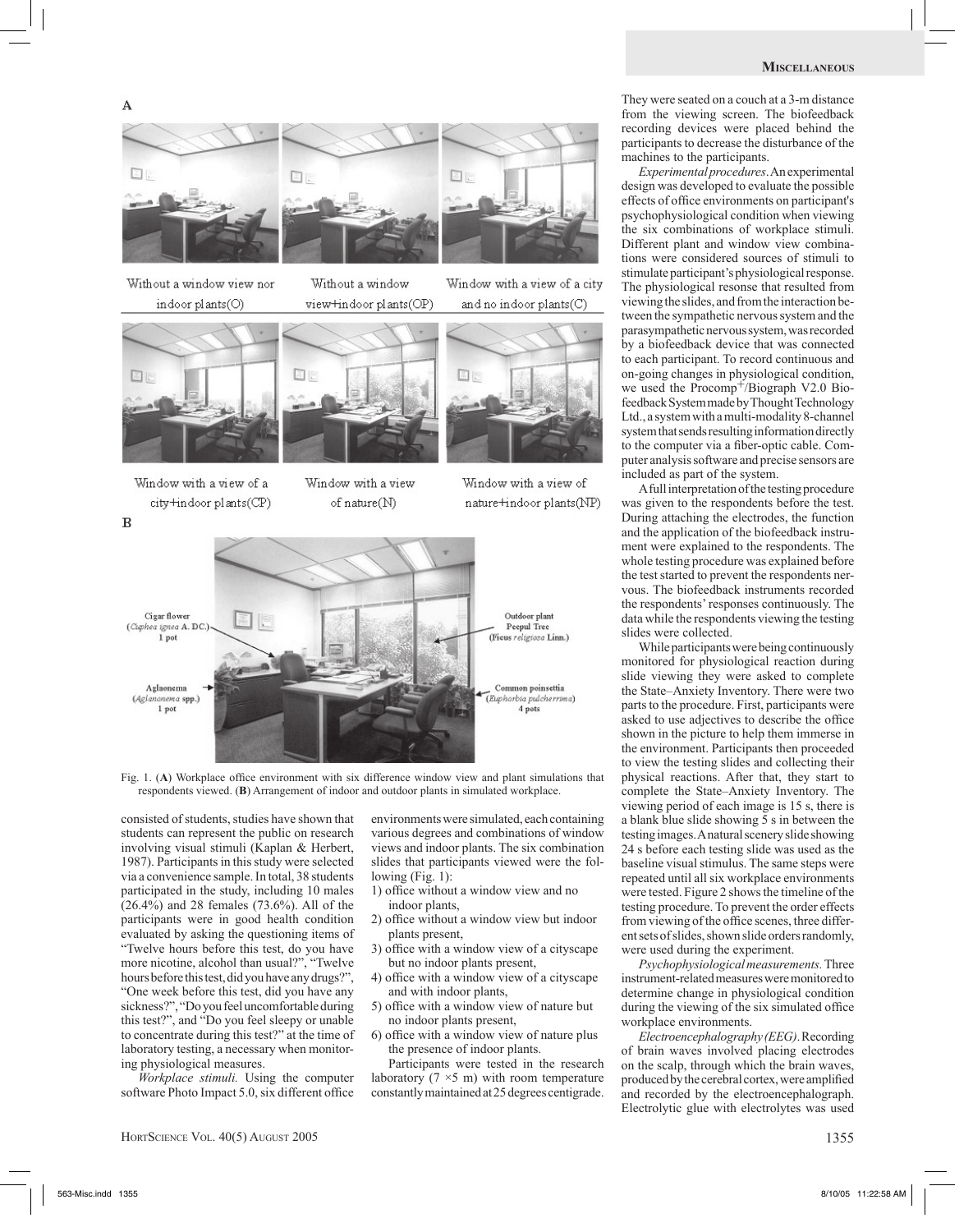

Fig. 2. The timeline of the testing procedure.

to attach the electrodes to the scalp. There were two kinds of electrodes that receive brain waves. The activated electrode, also called the investigating electrode or the relevant electrode, is an elastic cap placed on the scalp to record the brain waves. In addition, a clip on each earlobe, the base electrode, also called the inactivated electrode or the irrelevant electrode, provides a reference point for the brain activity. The medial prefrontal cortex is the main position where the EEG is performed. For the convenience of the experiment, the electrodes were attached, at equal distance, at the front, back, left and right of forehead. EEG-a and EEG-b were individually recorded. EEG-a is a measure of alpha wave activity of the left side of the brain, while EEG-b records the right side of the brain. The higher readings of the collected data indicate the respondents in a more relaxed but still wakeful condition. Relaxed wakefulness is the term often used to characterize the state during which alpha activity is predominant (Cacioppo et al., 2000).

*Electromyography (EMG)*. Compared to other muscles, the facial muscles on the forehead can better reflect mental and emotional tension or stress. Muscles on the forehead are not postural muscles, and can more easily detect the change in physiological reaction due to the visual stimuli. In addition, tension felt by the forehead extends to other parts of the body, even while other parts of the body are relaxed (MOE Electronics Research and Production, 1997). To monitor EMG, three electrodes are placed 1.5 inches above the eyebrows; the middle one is the reference, a reference point of the other two electrodes, called source 1 and source 2. By using the potential difference between the reference and source 1 as well as source 2, unrelated information is eliminated (Peek, 1995). An increase in EMG amplitude indicates the level of muscle tension increase.

*Blood volume pulse (BVP)*. Also called photoplethysmography, bounces infrared light against a skin surface and measures the amount of reflected light. This amount will vary with the amount of blood present in the skin. At each heart beat (pulse), there is more blood in the skin—blood reflects red light and absorbs other colors—and more light is reflected. Between pulses, the amount of blood decreases and more red light is absorbed. This measure is an indication of vasomotor activity and of sympathetic arousal. The BVP signal is a relative measure. It does not have a standard unit (Thought Technology, 2001). From the BVP signal, the software calculated the heart rate and inter-beat interval. The pulse percentage was used in this study. The higher the pulse percentage shows a higher tension condition.

EEG was used to record bioelectrical responses, alpha activity occurs when a person is resting quietly. Beta activity occurs when a person is alert and aroused (Carlson, 1988). Generally, higher alpha EEG activity is more associated with relaxed conditions than with states of stress (Fazio and Cooper, 1983). We state generally because both increases and decreases in EEG responses have been reported in the literature, and interpreted as representing different physiological conditions (Parsons et al., 1998). Restorative environments and experiences in natural areas provide for recovery from stress (Korpela et al., 2001) and, thus, should result in higher alpha EEG activity.

EMG have been used to investigate patterns of facial muscle response during the expression of different emotions, the differential patterns while viewing pictures of positive and negative stimuli, and to investigate gradients of muscular tension during motivated behavior

Table 1. Mean and standard deviation (SD) of respondents' response values when looking at different pictures of workplace environments. Note: The EEG-a, EEG-b, and EMG is measured with  $\mu$ V. The BVP signal is a relative measure. It does not have a standard unit. For State–Trait Anxiety, there are 20 questions (e.g., I fell calm; I feel frightened; I feel nervous; etc) based on four rating scales. Thus, individual State–Trait Anxiety scores can range from 20 to 80; the higher the value, the lower the state-anxiety level. O = without a window view, OP = without a window view + indoor plants, C = window with a view of a city, CP = window with a view of a city + indoor plants, N = window with a view of a nature, NP = window with a view of a nature + indoor plants.

|               |              |              |             |             |             |             |             | Pairwise                                                                                 |
|---------------|--------------|--------------|-------------|-------------|-------------|-------------|-------------|------------------------------------------------------------------------------------------|
| Measurement   | $\Omega$     | OP           |             | CP          | N           | NP          | F           | comparisons                                                                              |
| EEG-a         | 0.13(0.21)   | 0.09(0.17)   | 0.19(0.26)  | 0.06(0.17)  | 0.18(0.26)  | 0.16(0.25)  | $3.32**$    | $O^{\ast}CP$ ; $CP^{\ast}N$ ; $CP^{\ast}NP$ ; $CP^{\ast}C$                               |
|               |              |              |             |             |             |             |             | $N^*OP$ : $OP^*C$                                                                        |
| EEG-b         | 0.16(0.24)   | 0.12(0.22)   | 0.13(0.19)  | 0.09(0.19)  | 0.14(0.25)  | 1.11(2.36)  | $6.29***$   | O'NP; CP'NP; N'NP; OP'NP; NP'C                                                           |
| <b>EMG</b>    | 0.20(0.17)   | 0.23(0.17)   | 0.15(0.18)  | 0.23(0.17)  | 0.25(0.19)  | 0.21(0.19)  | $4.65**$    | $O^{\ast}CP$ ; $O^{\ast}N$ ; $O^{\ast}OP$ ; $O^{\ast}NP$ ; $CP^{\ast}C$ ; $N^{\ast}NP$ ; |
|               |              |              |             |             |             |             |             | $N^{\ast}C$ ; OP $^{\ast}NP$ ; OP $^{\ast}C$ ; NP $^{\ast}C$                             |
| <b>BVP</b>    | 14.67(0.22)  | 14.16 (0.24) | 15.25(0.22) | 11.58(0.25) | 9.80(0.21)  | 11.66(0.17) | 16038.01*** | $O^{\ast}CP$ ; $O^{\ast}N$ ; $O^{\ast}OP$ ; $O^{\ast}NP$ ; $O^{\ast}C$ ; $CP^{\ast}N$ ;  |
|               |              |              |             |             |             |             |             | $CP^*OP$ ; $CP^*NP$ ; $CP^*C$ ; $N^*OP$ ; $N^*NP$ ;                                      |
|               |              |              |             |             |             |             |             | $N^{\ast}C$ ; OP $^{\ast}NP$ ; OP $^{\ast}C$ ; NP $^{\ast}C$                             |
| State-anxiety | 53.97(11.37) | 55.45(9.72)  | 63.45(8.87) | 69.00(6.15) | 68.82(8.11) | 69.50(8.98) | $27.50***$  | $O^{\ast}CP$ ; $O^{\ast}N$ ; $O^{\ast}NP$ ; $O^{\ast}C$ ; $CP^{\ast}OP$ ; $CP^{\ast}C$ ; |
|               |              |              |             |             |             |             |             | $N^*OP$ ; $N^*C$ ; $OP^*NP$ ; $OP^*C$ ; $NP^*C$                                          |

\*\*,\*\*\*Significant at  $\leq 0.01$  or 0.001 (two-tailed).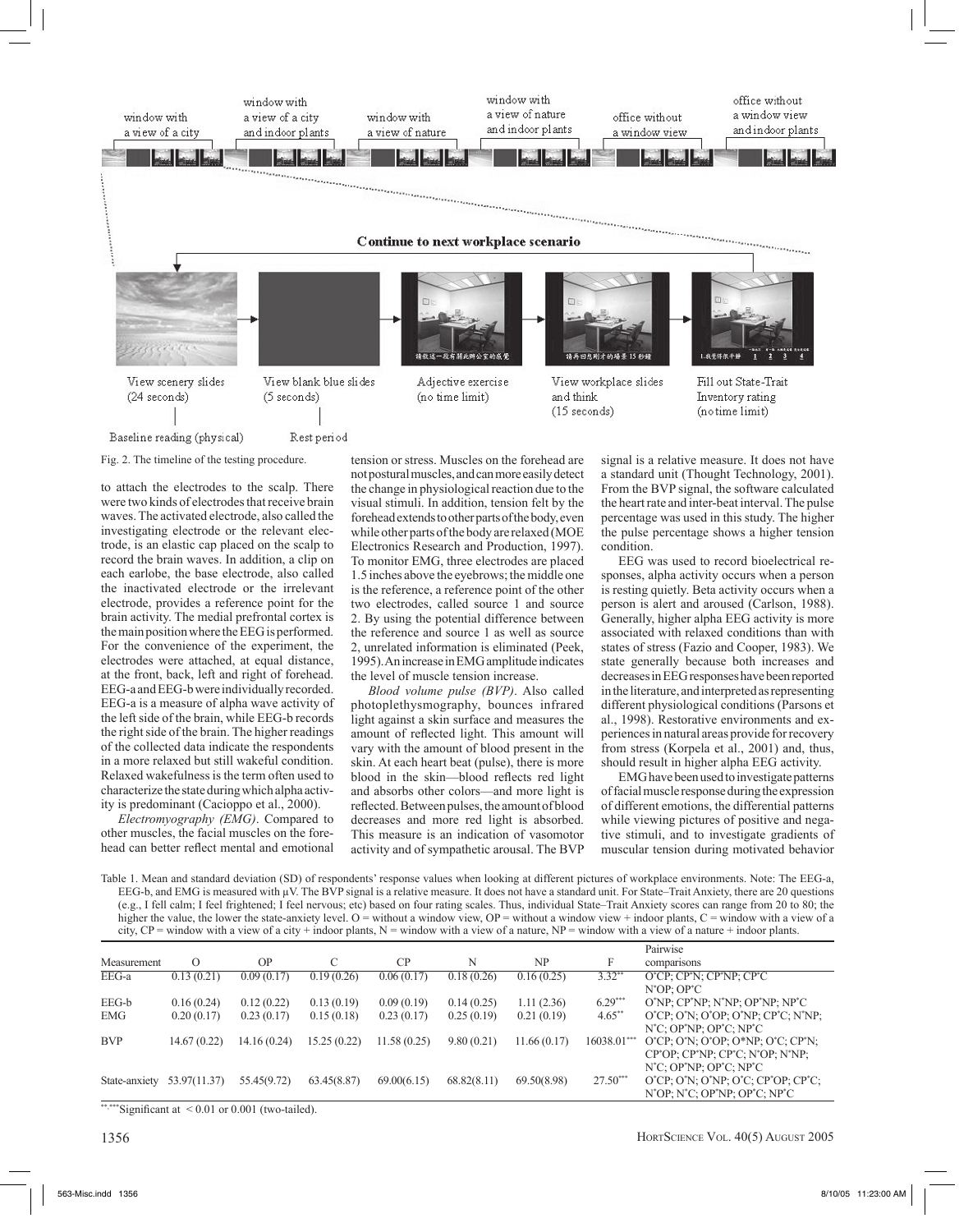

Fig. 3. Mean plot of respondents' response values when looking at different pictures of workplace environments.

(Andreassi, 2000). Research by Cacioppo et al. (1990) asked female students to view slides of social scenes (i.e., a person expressing emotion) and nature scenes (i.e., a mountain) that were pleasant, neutral, and unpleasant. Results from this experiment indicated that facial EMG responses can vary with emotional stimuli even though the muscle activity is too small to show up as overt changes in facial expressions.

Ulrichet al. (1991) found a significantly greater reduction in muscle tension and that stress recovery was faster and more complete with exposure to natural than to urban settings. Davis and Thaut (1989) reported a significant increase in EMG response when subjects listened to a tape of preferred music that was perceived as stimulating and pleasant.

BVP, cardiovascular responsiveness to

stress is currently receiving a great deal of attention (Andreassi, 2001). Research on the effects of stressors on the cardiovascular system suggests that there is a strong and concerted change of the sympathetic nervous system in response to potent stressors. The effects of an increase in sympathetic activation on the cardiovascular system produce concurrent increases in heart rate and blood pressure.

*State–anxiety*. Psychological reactions were measured by the State–Anxiety Inventory, designed by Spielberger et al. (1983) to detect an individual's feelings at a certain period in time. The inventory consisted of 20 questions (e.g., I feel calm; I feel frightened; I feel nervous; etc). Participants rated each of the 20 items as to how they felt when viewing each office scene, based on the following four point scale:  $1 = not at all, 2 = somewhat,$ 

 $3 =$  moderately,  $4 =$  very much. Participants' state-anxiety score was determined by summing their ratings for the 20 item inventory. Thus, individual State–Anxiety scores could range from 20 to 80, the higher the value, the lower the state-anxiety level.

Differences in physiological and psychological effects as a result of viewing the six workplace slides with various combinations of window views and indoor plants were analyzed by using analysis of variances (ANOVA), by SPSS v.10.0.

#### **Results**

The six scenes were the independent variables and the EEG, EMG, BVP, and State– Anxiety values were the dependent variables (Table 1). Results of the ANOVA indicate that

Table 2. Mean and standard deviation (SD) of respondents' response values when looking at different workplace environments views. Note: The EEG-a, EEG-b, and EMG is measured with  $\mu$ V. The BVP signal is a relative measure. It does not have a standard unit. For State–Trait Anxiety, there are 20 questions (e.g., I fell calm; I feel frightened; I feel nervous; etc) based on the 4 rating scales. Thus, individual State–Trait Anxiety scores could range from 20 to 80; the higher the value, the lower the state-anxiety level. O = without a window view, OP = without a window view + indoor plants,  $C$  = window with a view of a city, CP  $=$  window with a view of a city + indoor plants, N  $=$  window with a view of a nature, NP  $=$  window with a view of a nature + indoor plants.

|               |              |             |              |              | Pairwise                                               |
|---------------|--------------|-------------|--------------|--------------|--------------------------------------------------------|
| Measurement   | $O+OP$       | C+CP        | $N+NP$       |              | comparisons                                            |
| EEG-a         | 0.11(0.14)   | 0.13(0.17)  | 0.17(0.21)   | 3.19*        | $(O+OP)^*(N+NP)$                                       |
| EEG-b         | 0.14(0.20)   | 0.11(0.15)  | 0.62(1.18)   | $6.70**$     | $(O+OP)^*(N+NP)$ , $(C+CP)^*(N+NP)$                    |
| EMG           | 0.21(0.16)   | 0.19(0.15)  | 0.23(0.18)   | $3.25*$      | $(C+CP)^*(N+NP)$                                       |
| <b>BVP</b>    | 14.42(0.21)  | 13.42(0.23) | 10.73(0.18)  | 222733.57*** | $(O+OP)^*(C+CP)$ , $(O+OP)^*(N+NP)$ , $(C+CP)^*(N+NP)$ |
| State-Anxiety | 54.71 (9.13) | 66.22(6.25) | 69.16 (6.97) | 44.27***     | $(O+OP)^*(C+CP)$ , $(O+OP)^*(N+NP)$                    |

\*\*,\*\*\*Significant at  $\leq 0.01$  or 0.001 (two-tailed).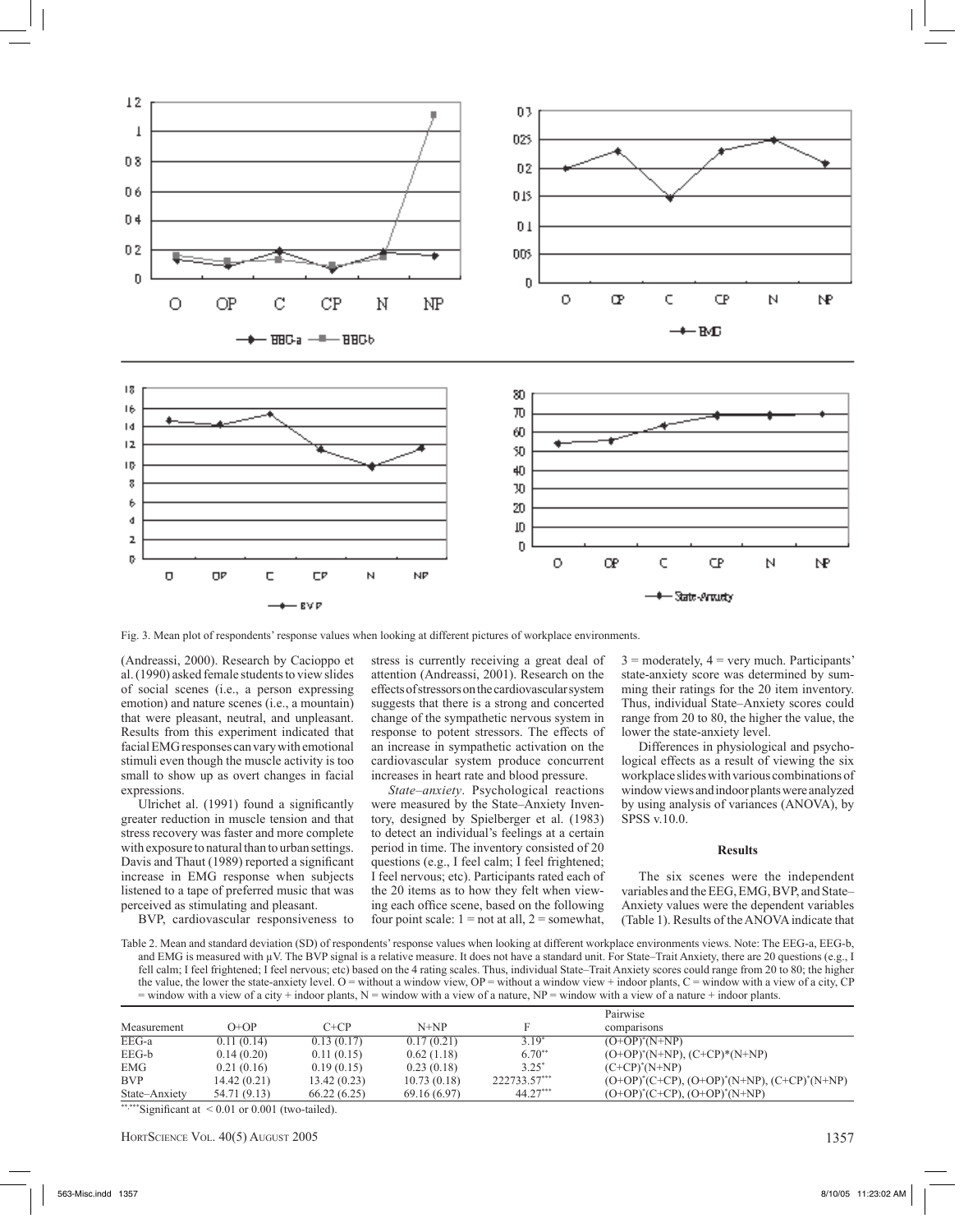office workplace environments do influence people's physiological condition (Table 1). Mean values for EEG-b indicate that scenes having a window with a view of nature plus indoor plants had the greatest effect (EEG-b  $=$  $1.11, SD = 2.36$  (Fig. 3); while simply having a window view, whether of nature or a cityscape, had higher EEG-a effects (Table 2).Also, office space with window views of nature produced the lowest BVP in participants' (mean  $= 9.80$ ;  $SD = 0.21$ ). In general, our data indicate that a window view results in more positive effect in an office workplace than indoor plants, and that a window with a view of nature has more effect than one of a cityscape.

The test for differences in psychological state among the six workplace environments support hypothesis two; that window scenes and the presence of indoor plants can significantly change the anxiety level of participants  $(F = 27.50, df = 5, p < 0.001$ ; Table 1). Concerning participants' mean scores of state-anxiety, window with a view of nature + indoor plants  $(mean = 69.50)$ , window with a view of a city  $+$  indoor plants (mean  $= 69.00$ ), and window with a view of nature (mean  $= 68.82$ ) resulted in the highest state-anxiety values, indicating that participants were less anxious in those environments. As found in the physiological data, an office with a window view has more of a psychological effect than the presence of indoor plants

Hypothesis three states that certain window views and indoor plant combinations will have more of a positive (desired) psychophysiological effect than other combinations. The data in Tables 1 and 2 partially support this hypothesis. A window with a view of nature plus indoor plants produced the most positive response among combinations, illustrated by higher brainwave activity (EEG-b =  $1.11$ , Table 1) and by state–anxiety level (mean = 69.50, Table 1).

Table 2 compares the psychophysiological effect of different windows. Window with a view of nature had the best effect on EEG-a, EEG-b, BVP, and State-Anxiety. Only EMG showed a lower effect compared to window with a view of a city; window with a view of a city also had the worse effect on EEG-b.

#### **Discussion**

Environmental psychologists, horticulturalists, and associated researchers concerned with human–environment interactions have argued that humans respond more positively to the content of natural environments than to that of urban environments. Kaplan and Kaplan (1989) have provided a conceptual basis to support the argument; Hartig et al. (1991) have provided empirical, psychological support, Ulrich (1984) and Ulrich and Parsons (1992) have provided physiological evidence; and Kaplan et al. (1998) have provided design implications in landscaped and natural environments. Mounting evidence indicates that when in natural environments, and/or even when viewing natural environments, that humans react positively in terms of 1) aesthetic and affective response (Ulrich 1983), 2) psychological well-being (Ulrich 1979), 3) psychophysiological effects (Ulrich 1981), and 4) stress recovery (Ulrich and Simons 1986). Human response to vegetation, the color green, indoor plants, and plant-scapes viewed through the window have all been hypothesized to be a benefit to humans (Ulrich 1991). However, few studies have manipulated and/or simulated combinations of indoor plants and window views in the office workplace to research the combined effects on people.

An obvious question to ask is, "why study the workplace and the influence of plants and window views on the psychophysiological condition of people in this specific environment?" One reason is that for many people, the office workplace is where they spend at least one-third of their time;  $\geq 8$  h of the 24-h day. The office workplace is often a stressful, tension-filled, and fatiguing environment with few elements of nature other than the presence of indoor plants and some window views. Yet, past psychophysiological data and our study findings indicate that the presence of indoor plants and landscape window views serve more of a purpose than just providing interior and architectural design pleasantries, respectively. And, they serve more of a purpose than the providing of stimuli in an otherwise artificial, stimulus-deprived environment (Ulrich 1991). A criticism of Ulrich's classic article in *Science* (Ulrich 1984) was that the reported health benefits of viewing nature through the hospital window was not due to nature but the effects of a window (regardless of the nature view) in an otherwise stimulus-deprived environment. Ulrich (1991), and Ulrich and Parsons (1992) have addressed this criticism by manipulating the content viewed through the window and demonstrating that the viewing of natural environments is the key component to human response.

Our data supplements the work of others concerning the importance of viewing nature, even through windows in the everyday office workplace. Windows in the workplace had more of a psychophysiological influence than the presence of indoor plants, and natural landscape views had more effect than cityscape window views. How can these findings be used by horticulturists to influence the psychophysiological well-being of office workers? First, we would suggest that horticulturists and landscape designers need to view the plants and landscapes around buildings from the perspective of an inside-out view, and not just from an outside perspective. Plant selection and landscape design needs to be considered with the view outward from windows just as much as with the aesthetic view around the outside of buildings. After all, workers spend <5 min viewing nature, plants, and landscapes as they enter work buildings, but spend 8 h within the office workplace where window views may or may not be present. In industrial parks, university campuses, and other more open environments that will accommodate large trees, the planting of bigger trees and faster growing trees that can be viewed from windows on the third, fourth, and fifth floors of buildings is recommended. Clearing of horticulturally less desirable native trees during construction so that more interesting and unique landscape stock may be designed for the exterior of buildings may not be the wisest decision from the perspective of having a natural view from windows 50 to 80 ft off the grounds. As demonstrated with empirical, psychophysiological data, a brief view out the window from one's desk of the natural environment may be more important to the well-being of office workers than the expensive landscape designs that architects require at the entrance and foundation of buildings. At the other extreme, in urban environments where buildings are close and tight spaces do not allow for the planting of large trees, flower gardens, indoor plants, and window boxes are recommended (Kaplan, 1973, 1983).

#### **Literature Cited**

- Andreassi, J.L. 2000. Psychophysiology, human behavior, and physiological response. 4th ed. Lawrence Erlbaum Associates, Mahwah, N.J.
- Cacioppo, J.T., L.K. Bush, and L.G. Tassinary. 1990. Microexpressive facial actions as a function of affective stimuli: Replication and extension. Personality Soc. Psychol. Bul. 18:515–526.
- Cacioppo, J.T., L.G. Tassinary, and G.G. Berntson. 2000. Handbook of psychophysiology. 2nd ed. Cambridge University Press, Cambridge, U.K.
- Carson, N.R. 1988. Foundations of physiological psychology. Allyn and Bacon, Boston, Mass.
- Chang, C.Y. and J.L. Perng. 1998. Effect of landscape on psychological and physical responses. J. Therapeutic Hort. 1:73–76.
- Chang, C.Y. and T.H. Tzeng. 1998. Research of influences of hospital environment on patient's physical and psychological reactions. J. Chinese Soc. Hort. Sci. 46:231–246.
- Chang, C.Y. and T.H. Tzeng. 1999. Influence of landscape environment on EMG. Museum Bul. 13:99–111.
- Chang, C.Y. and L.L. Uan. 1999. Influences of landscape types on recovery of concentration and EMG. J. Landscape 7:1–22.
- Davis, W.B. and M.H. Thaut. 1989. The influence of preferred relaxing music on state anxiety, relaxation, and physiological responses. J. Music Therapy 26:168–187.
- Fazio, R. H., and J. Cooper. 1983. Arousal in the dissonance process. In: J.T. Cacioppo and R.E. Petty (eds.). Social psychophysiology. The Guilford Press, New York.
- Hartig, T., M. Mang, and G.W. Evans. 1991. Restorative effects of natural environment experiences. Environ. Behavior 28:44–72.
- Herzog, T.R., A.M. Black, and D.J. Knotts. 1997. Reflection and attention recovery as distinctive benefits of restorative environments. J. Environ. Psychol. 17:165–170.
- Honeyman, M.K. 1992. Vegetation and stress: A comparison of varying amounts of vegetation in countryside and urban scenes, p. 143–145. In: D. Relf (ed.). The role of horticulture in human well-being and social development. Timber Press, Portland, Ore.
- Kaplan, R. 1973. Some psychological benefits of gardening. Environ. Behavior 5(2):145–162.
- Kaplan, R. 1983. The role of nature in the urban context. In: I. Altman and J.F. Wohlwill (eds.). Behavior and the natural environment. Plenim Press, New York.
- Kaplan, R. and E.J. Herbert. 1987. Culture and sub-culture comparisons in preferences for natural setting. Landscape Urban Planning